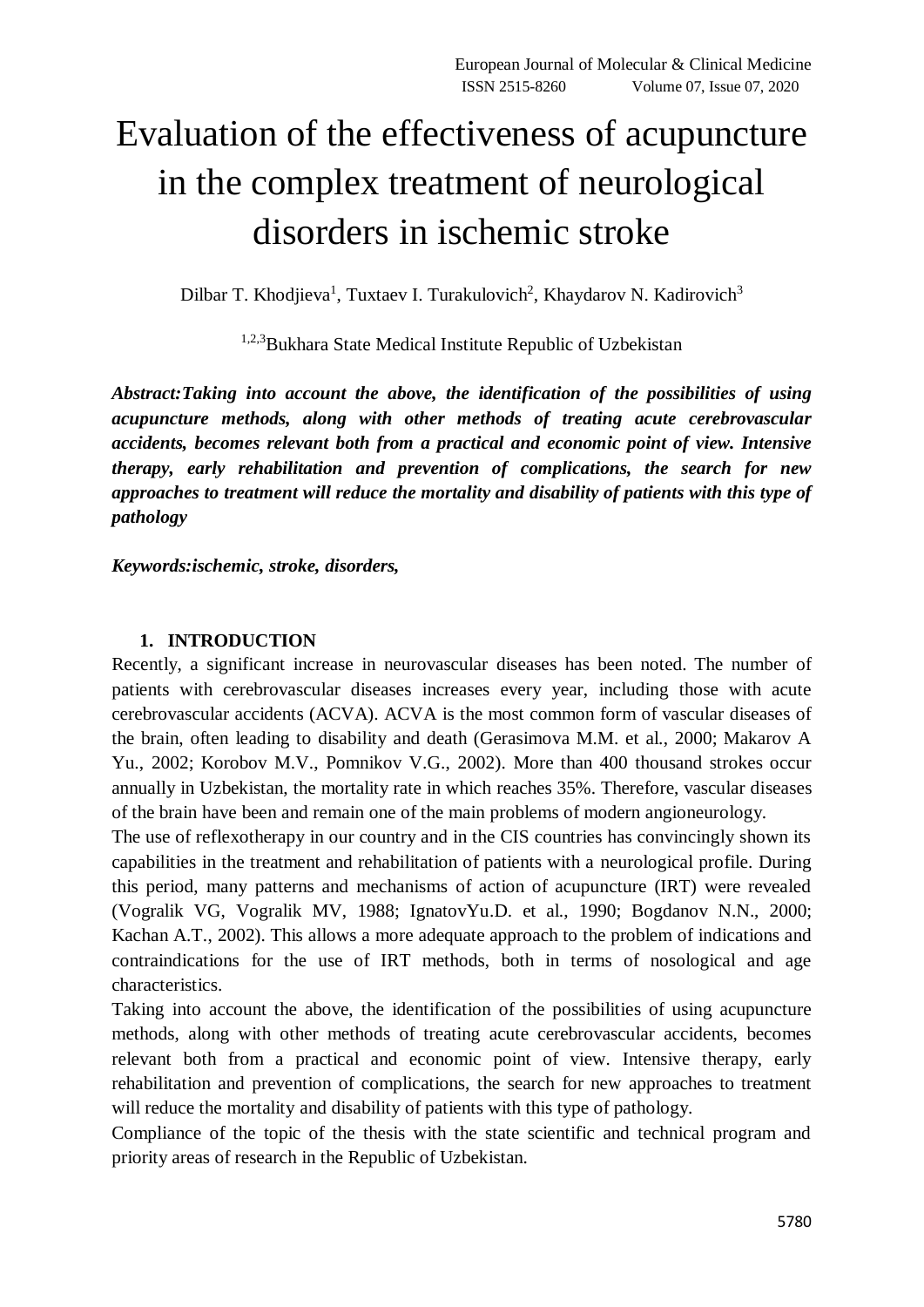Providing the population with high-quality and affordable medical care is an important and priority area of healthcare in Uzbekistan. The planned dissertation work is devoted to the development and improvement of therapeutic, preventive and rehabilitation measures for this pathology, including acupuncture. The data obtained during the study lead to an improvement in the quality of life of patients with this pathology. This determines the priority areas of research and development in the Republic.

Connectivity of work with state programs or thematic plans of research.

The dissertation work was performed in accordance with the research plan of the Bukhara State Medical Institute

The degree of knowledge of the problem**.** Considering that the issues of rehabilitation therapy for patients with cerebrovascular accidents in the early and late recovery periods of ischemic stroke have been developed in sufficient detail, recently the attention of scientists has been focused on optimizing rehabilitation programs in the acute, most promising for the recovery of patients, stroke period. The results of clinical and experimental studies have shown that the acute and early recovery period of ischemic stroke are decisive for the formation of a residual neurological defect, the degree of adaptation and functional compensation of patients.

Currently used for the treatment and rehabilitation of patients with cerebral stroke, a wide arsenal of drugs does not provide a sufficiently pronounced clinical effect, requires large material costs, which is especially typical for new generation drugs, has significant restrictions on use associated with the occurrence of adverse side effects. effects, toxic and allergic reactions, the development of tolerance to the drug, drug dependence, etc.

An important place in the complex therapy and rehabilitation of patients with ischemic stroke is rightfully occupied by the use of non-drug methods - physiotherapy exercises, massage, therapeutic physical factors of various nature (electric current of various characteristics, magnetic and electromagnetic fields, low-intensity laser radiation, ultrasound, etc.) ... Combined methods of their use have been developed and are used in the practice of rehabilitation treatment for this category of patients, such as magnetic laser therapy, magnetoamplipulsegalvanotherapy, phonophoresis drug and other methods of combined use of apparatus physiotherapy with balneo- and hydrotherapy, peloid therapy, climatic, aero -, helio- and thalassotherapy, etc. Nevertheless, the problem of increasing the efficiency of restorative correction of impaired functions and rehabilitation of this category of patients, the development of new scientifically substantiated effective methods of their restorative therapy, both in the acute and in the long-term period of the disease, continues to remain far from the optimal solution.

One of the promising directions in the development of methods for increasing the effectiveness of rehabilitation treatment and rehabilitation of patients who underwent acute cerebrovascular accidents is undoubtedly the development and improvement of technologies for the use of acupuncture as part of the complex therapy of these patients.

Among the important advantages of acupuncture is the ability to use it to mobilize the body's own functional reserves, to sufficiently effectively stimulate the recovery correction of motor disorders and sensitivity disorders, to initiate an increase in the power of central and local stress-limiting systems and adaptive reactions in the body. These methods are physiological, economical and have a low likelihood of side effects.

However, the experience of using acupuncture in the rehabilitation of patients with post-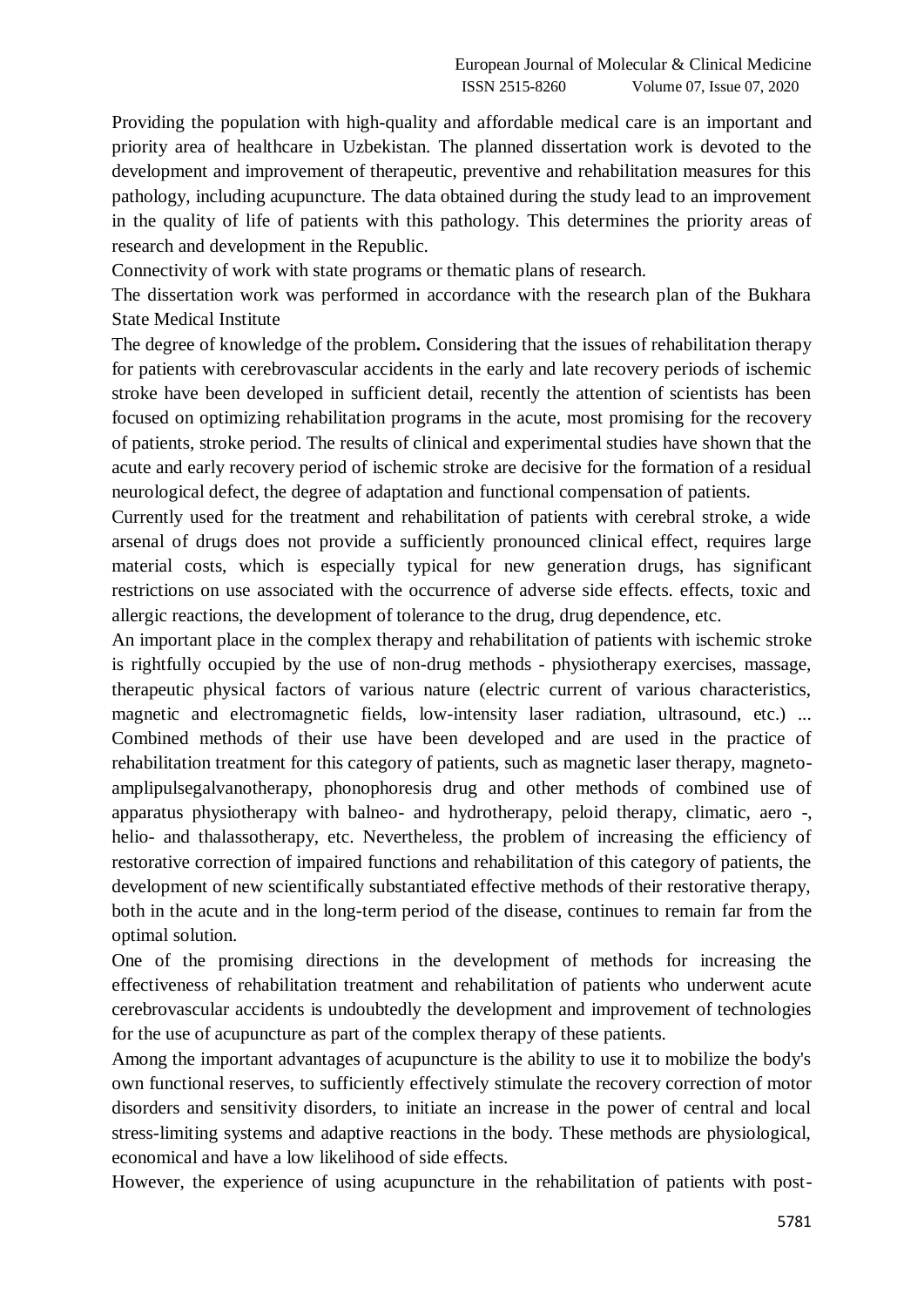stroke disorders is not always sufficiently confirmed by objective data; a comprehensive assessment of the effectiveness of acupuncture at various periods of patient recovery has not been performed either.

In this regard, the problem of making a reasonable choice of acupuncture methods that are most adequate to the characteristics of the clinical state of patients and improving their effectiveness in the rehabilitation treatment of patients who have undergone ACMH is an urgent problem.

to determine the therapeutic possibilities of using acupuncture and to develop recommendations for the use of acupuncture in the treatment of patients with stroke.

Research objectives

1. To assess the possibilities of using Acupuncturein patients with speech disorders resulting from cerebral infarction;

2. To determine the possibilities of Acupuncture in the restoration of motor and sensory disorders in patients with stroke.

3. To establish the effect of Acupuncture on cerebral blood flow in patients with ACVA using the Doppler study method;

4. To assess the possibility of the influence ofAcupunctureon systemic blood pressure (BP) using 24-hour blood pressure monitoring

5 Establish the influence of Acupuncture on the function of the autonomic nervous system using autonomic indices.

6 To work out the recommendations and principles of combining acupuncture points for patients with stroke, receiving acupuncture against the background of standardized drug treatment.

The object of the research**:** 103 patients with stroke were selected, of which 73 patients with ischemic stroke, who, after explanations, with their consent, along with the traditional treatment, were treated with acupuncture; 30 patients who were treated in a hospital for cerebral infarction and received conventional drug therapy. A necessary requirement when selecting patients for the main and control groups was the absence of impaired consciousness of any degree of severity in patients, as well as gross intellectual-mnestic disorders, since under these conditions it would be impossible to obtain and evaluate the intended sensations.

## **2. RESEARCH METHODS.**

General clinical, laboratory and instrumental research methods were used to achieve the research goal and solve the assigned tasks.

Scientific novelty of the research**.**

studies have been carried out, will be aimed at using acupuncture as a method that increases the clinical effectiveness in the treatment of stroke;

for the first time, the possibility of using Acupunctureas an additional method for the treatment of patients with stroke will be shown;

the possibilities of Acupuncture in the restoration of motor, sensory and speech disorders in patients with stroke will be determined;

the positive effect of acupuncture on cerebral circulation in elderly and senile patients with ischemic stroke will be revealed.

The practical significance of the work.